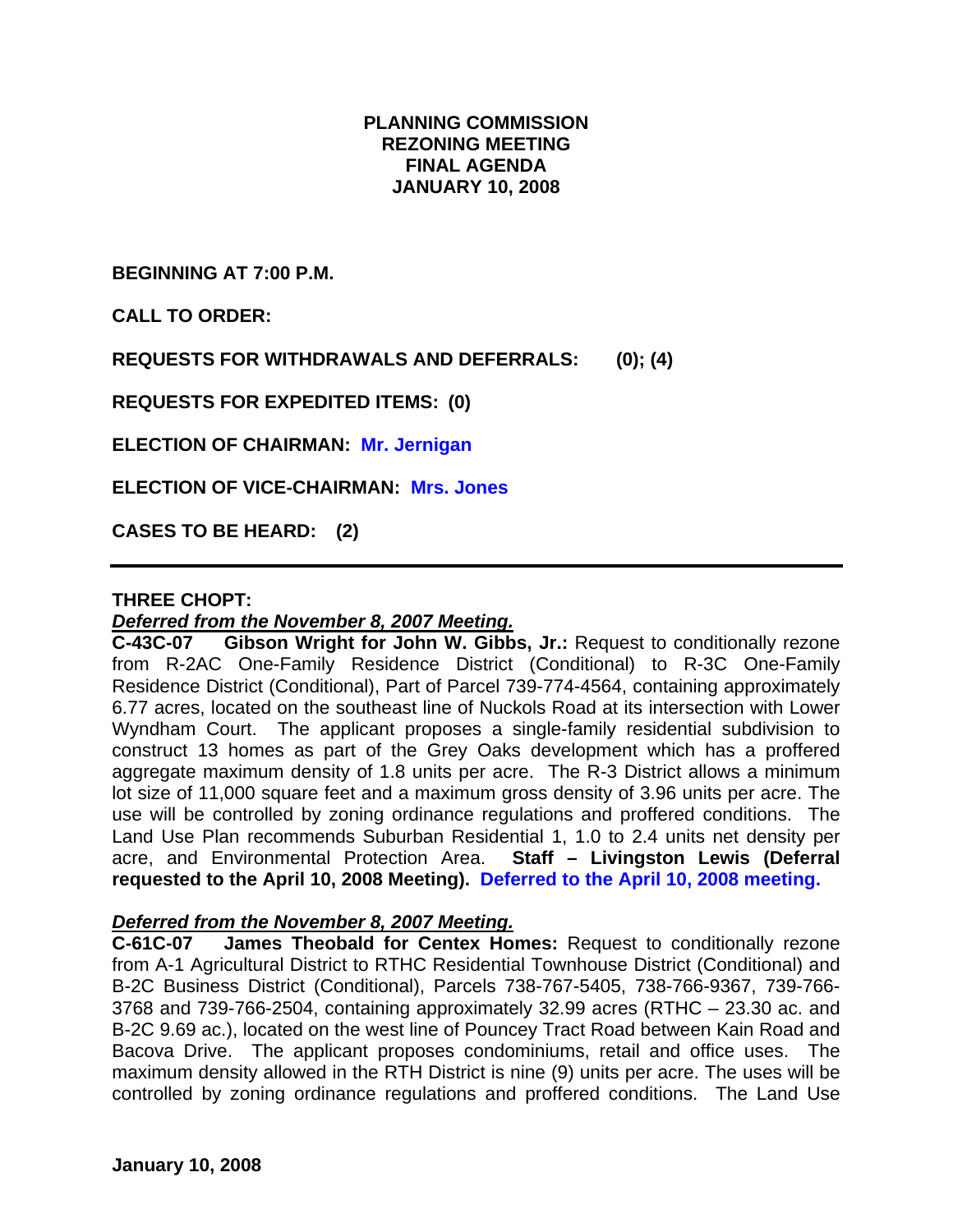Plan recommends Suburban Residential 1, 1.0 to 2.4 units net density per acre. The majority of the site is in the West Broad Street Overlay District. **Staff – Ben Sehl (Deferral requested to the March 13, 2008 Meeting) Deferred to the March 13, 2008 meeting.** 

## *Deferred from the December 6, 2007 Meeting.*

**C-40C-07 Courtenay Fisher for Boushra and Edna Hanna and Donald and Shearin Whitehorn:** Request to conditionally rezone from A-1 Agricultural District to R-2AC One-Family Residence District (Conditional), part of Parcels 742-773-4344 and 742-773-5604, containing 7.127 acres, located on the northeast line of Hames Lane approximately 1,550 feet north of its intersection with Shady Grove Road. The applicants propose a single family residential development with a maximum of 12 lots, an equivalent density of 1.68 units per acre. The R-2A District allows a minimum lot size of 13,500 square feet and a maximum gross density of 3.23 units per acre. The use will be controlled by zoning ordinance regulations and proffered conditions. The Land Use Plan recommends Rural Residential, not exceeding 1.0 unit net density per acre and Environmental Protection Area. **Staff – Ben Sehl Recommended for Denial.** 

## **TUCKAHOE:**

**P-1-08 Charles H. Rothenberg for Bon Secours - Richmond Health System:** Request for a Provisional Use Permit under Sections 24-55(c), and 24-122.1 of Chapter 24 of the County Code to permit the conversion of a 30,000 square-foot retail building (formerly Ukrop's supermarket) to medical offices. A Provisional Use Permit is required to permit an office building exceeding 15,000 square-feet of floor area in a B-1 District. The site is located on part of Parcel 745-742-8604, on the north line of Patterson Avenue (State Route 6), approximately 412 feet east of its intersection with N. Gaskins and Gaskins Roads. The existing zoning is B-1 Business District. The Land Use Plan recommends Commercial Concentration and Environmental Protection Area. **Staff – Ben Sehl Recommended for Approval.**

#### **BROOKLAND:**

#### *Deferred from the November 8, 2007 Meeting.*

**C-64C-06 Jennifer D. Mullen for Wistar Creek, LLC:** Request to conditionally rezone from R-3 One-Family Residence District to RTHC Residential Townhouse District (Conditional), Parcels 767-750-8298, 767-751-8651, 768-750-0490, 768-751- 0638, 768-751-2435, 768-751-4119, and 768-751-1362 containing 24.46 acres, located on the south line of Wistar Road approximately 142 feet west of Walkenhut Drive. The applicant proposes a residential townhouse development with a maximum of 100 dwelling units, an equivalent density of 4.08 units per acre. The maximum density allowed in the RTH District is nine (9) units per acre. The use will be controlled by zoning ordinance regulations and proffered conditions. The Land Use Plan recommends Suburban Residential 2, 2.4 to 3.4 units net density per acre, and Office. **Staff – Ben Sehl (Deferral requested to the March 13, 2008 Meeting) Deferred to the March 13, 2008 meeting.**